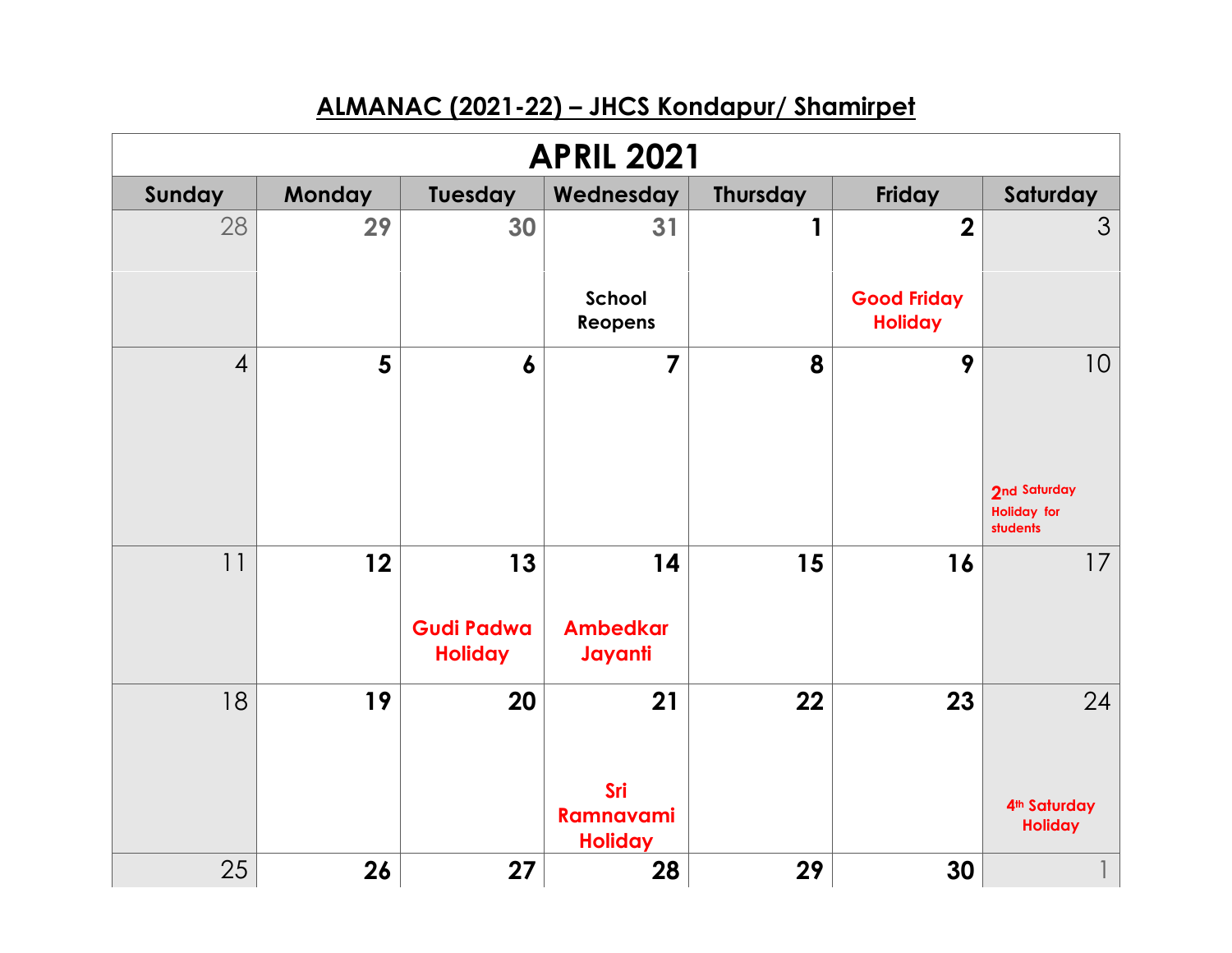| <b>Mahaveer</b><br>Jayanti | Coding<br>classes -<br>$IV - IX$ |  |  | <b>STAFF</b><br><b>MEETING</b> | Holiday<br>homework<br>and<br>14 under<br>  4 |  |
|----------------------------|----------------------------------|--|--|--------------------------------|-----------------------------------------------|--|
|----------------------------|----------------------------------|--|--|--------------------------------|-----------------------------------------------|--|

**Working Days – 20 +1 Holidays – 6 +4** IX -XII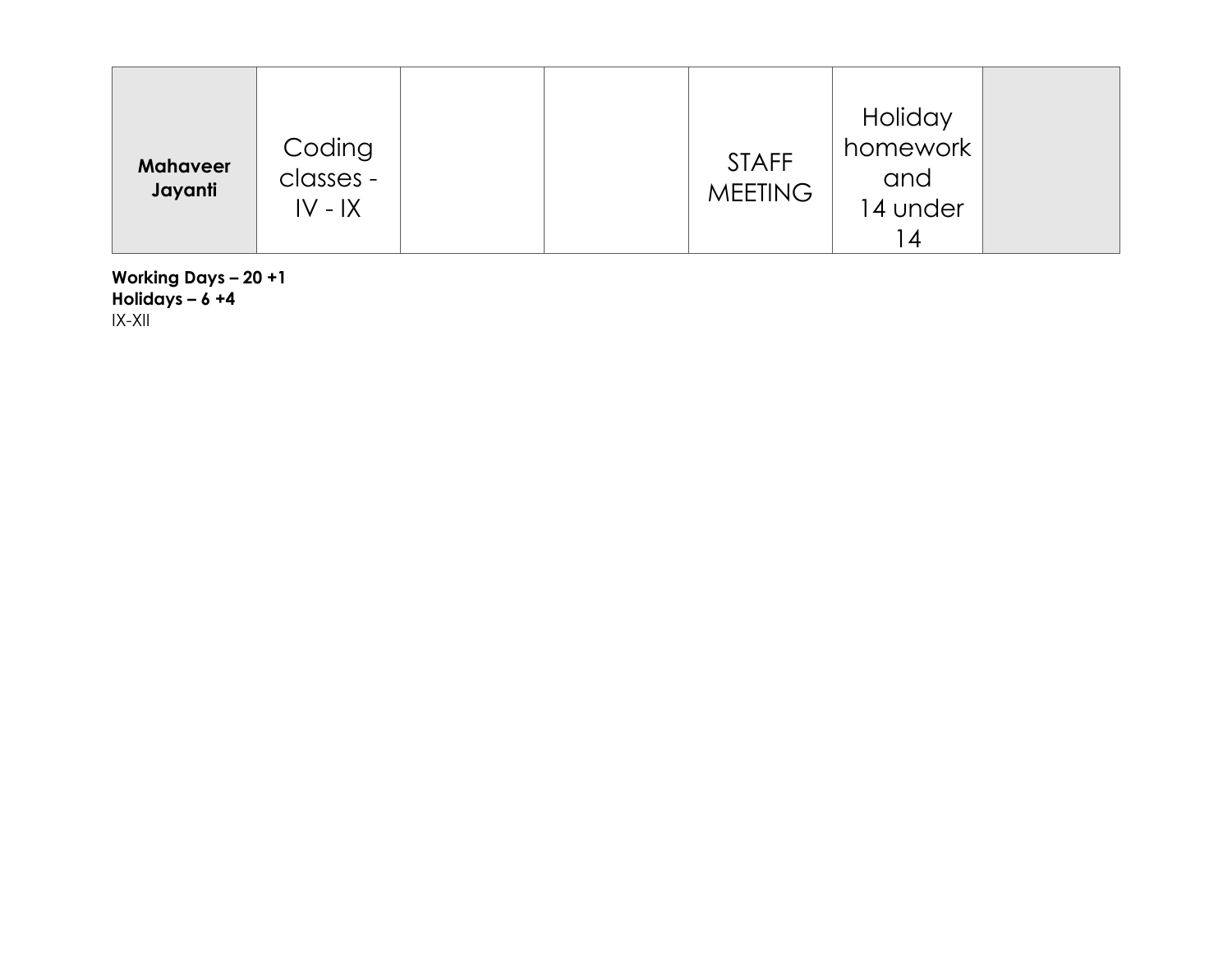| <b>MAY 2021</b> |                |                         |                |                  |                                            |                                    |  |  |
|-----------------|----------------|-------------------------|----------------|------------------|--------------------------------------------|------------------------------------|--|--|
| Sunday          | Monday         | Tuesday                 | Wednesday      | <b>Thursday</b>  | Friday                                     | Saturday                           |  |  |
| 25              | 26             | 27                      | 28             | 29               | 30                                         | Summer<br>vacation for<br>Students |  |  |
| $\overline{2}$  | $\overline{3}$ | $\overline{\mathbf{4}}$ | $5\phantom{1}$ | $\boldsymbol{6}$ | $\overline{7}$                             | 8                                  |  |  |
|                 | <b>FTP</b>     | <b>FTP</b>              | <b>FTP</b>     |                  |                                            |                                    |  |  |
| 9               | 10             | 11                      | 12             | 13               | 14<br><b>Eid UI Fitr</b><br><b>Holiday</b> | 15                                 |  |  |
| 16              | 17             | 18                      | 19             | 20               | 21                                         | 22                                 |  |  |
| 23              | 24             | 25                      | 26             | 27               | 28                                         | 29                                 |  |  |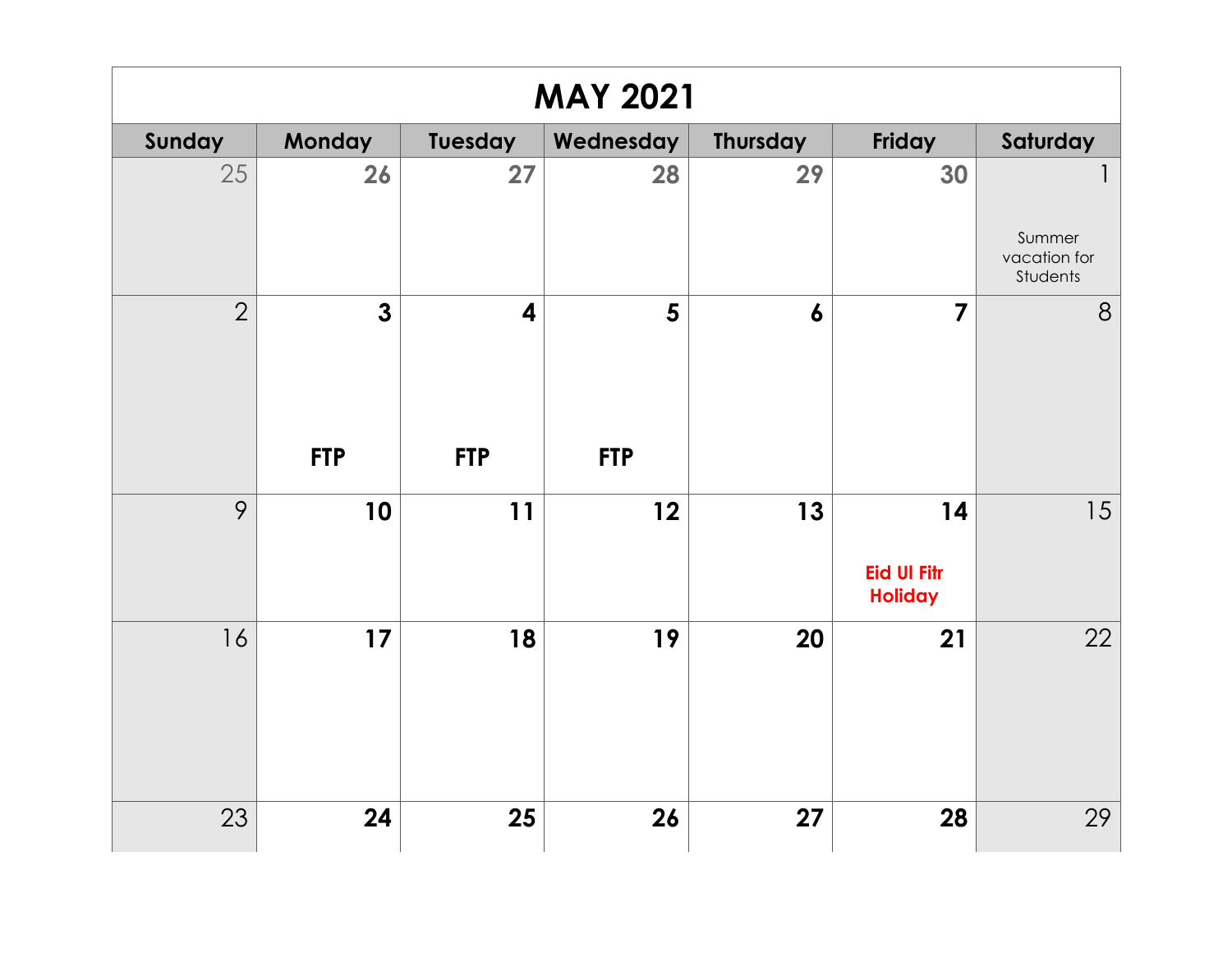| $\Omega$<br>◡◡ | $3^{\circ}$ |  |  |  |
|----------------|-------------|--|--|--|

| <b>JUNE 2021</b> |                   |            |                |                 |            |                                     |  |  |
|------------------|-------------------|------------|----------------|-----------------|------------|-------------------------------------|--|--|
| Sunday           | Monday            | Tuesday    | Wednesday      | <b>Thursday</b> | Friday     | Saturday                            |  |  |
| 30               | 31                |            | $\overline{2}$ | $\mathbf{3}$    | 4          | 5                                   |  |  |
|                  |                   | <b>FTP</b> | <b>FTP</b>     | <b>FTP</b>      | <b>FTP</b> |                                     |  |  |
| 6                | $\overline{7}$    | 8          | 9              | 10              | 11         | 12                                  |  |  |
|                  | School<br>Reopens |            |                |                 |            | <b>Parent</b><br><b>Orientation</b> |  |  |
| 13               | 14                | 15         | 16             | 17              | 18         | 19                                  |  |  |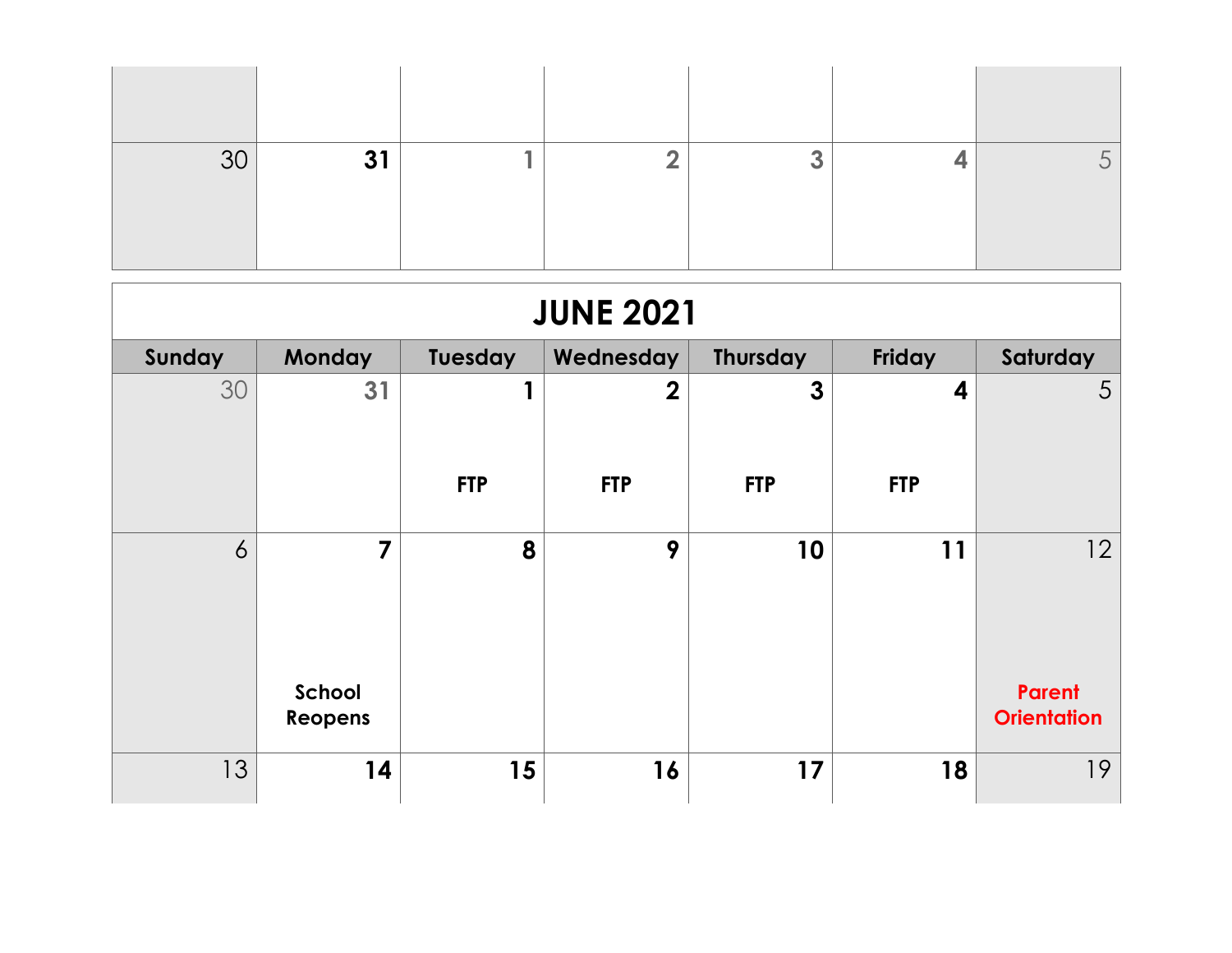| 20 | 21               | 22 | 23 | 24 | 25                                  | 26                                         |
|----|------------------|----|----|----|-------------------------------------|--------------------------------------------|
|    | <b>Grade XI</b>  |    |    |    | <b>Apex Body</b><br><b>Election</b> | 4 <sup>th</sup> Saturday<br><b>Holiday</b> |
|    | <b>Commences</b> |    |    |    |                                     |                                            |

## **Working Days – 19 Holidays – 7 +4**

| . <sub>1</sub> .<br><b>JULY 2021</b> |                |                |           |          |                  |                                           |  |  |
|--------------------------------------|----------------|----------------|-----------|----------|------------------|-------------------------------------------|--|--|
| Sunday                               | <b>Monday</b>  | <b>Tuesday</b> | Wednesday | Thursday | Friday           | Saturday                                  |  |  |
| 27                                   | 28             | 29             | 30        |          | $\boldsymbol{2}$ | 3 <sup>1</sup><br>Investiture<br>Ceremony |  |  |
| 4                                    | $5\phantom{1}$ | O              |           | 8        | 9                | 10                                        |  |  |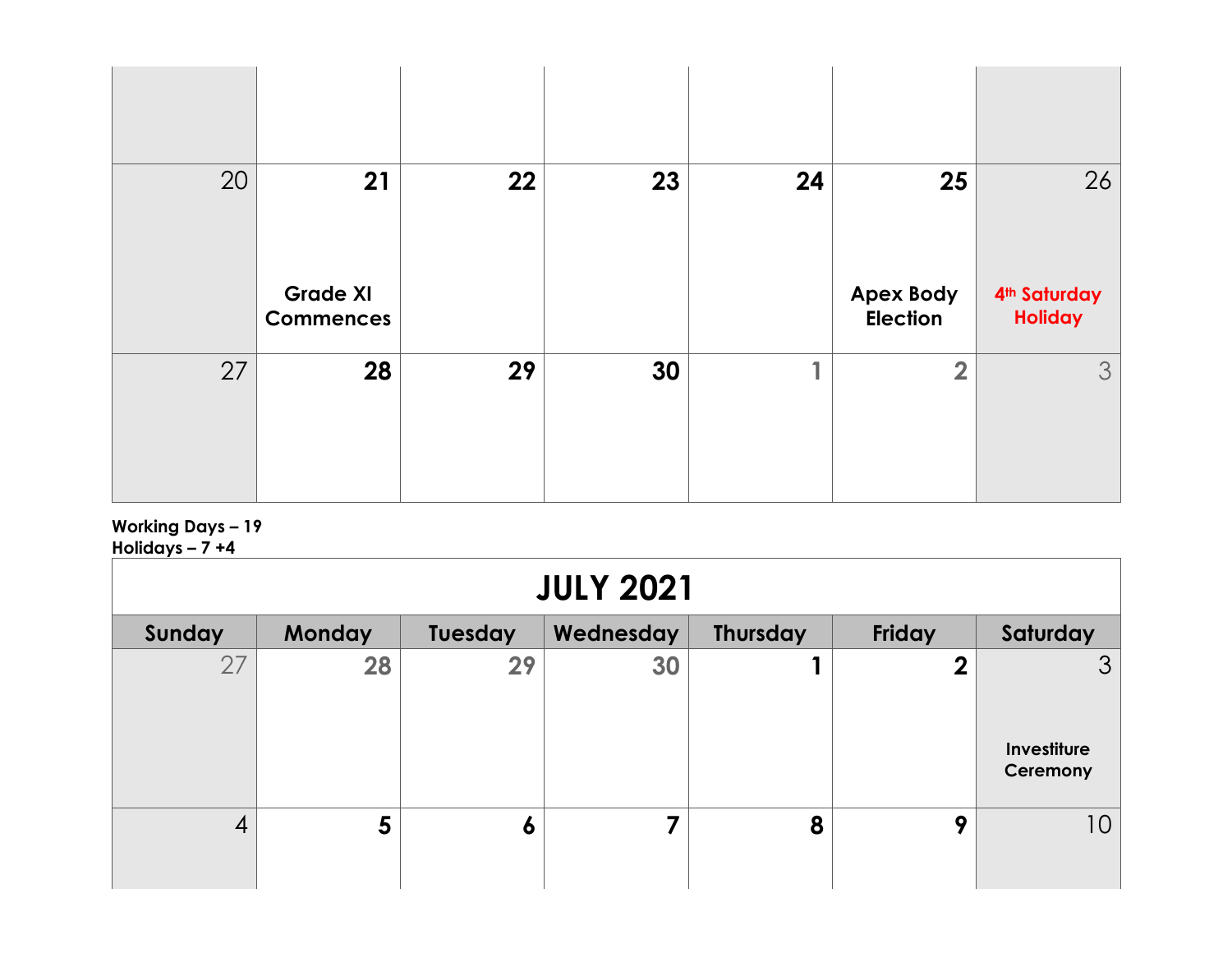|    |            |            | <b>Founder's Day</b><br>Celebration |            |            | PTM <sub>1</sub>                           |
|----|------------|------------|-------------------------------------|------------|------------|--------------------------------------------|
| 11 | 12         | 13         | 14                                  | 15         | 16         | 17                                         |
|    | <b>PA1</b> | <b>PA1</b> | <b>PA1</b>                          | <b>PA1</b> | <b>PA1</b> | <b>PA1</b>                                 |
| 18 | 19         | 20         | 21                                  | 22         | 23         | 24                                         |
|    |            |            | <b>Bakrid</b><br><b>Holiday</b>     |            |            | 4 <sup>th</sup> Saturday<br><b>Holiday</b> |
| 25 | 26         | 27         | 28                                  | 29         | 30         | 31                                         |
|    |            |            |                                     |            |            |                                            |

**Working Days – 23+2 Holidays – 2+4**

| <b>AUGUST 2021</b> |        |                |           |                 |        |          |
|--------------------|--------|----------------|-----------|-----------------|--------|----------|
| Sunday             | Monday | <b>Tuesday</b> | Wednesday | <b>Thursday</b> | Friday | Saturday |
|                    | n      |                |           |                 |        |          |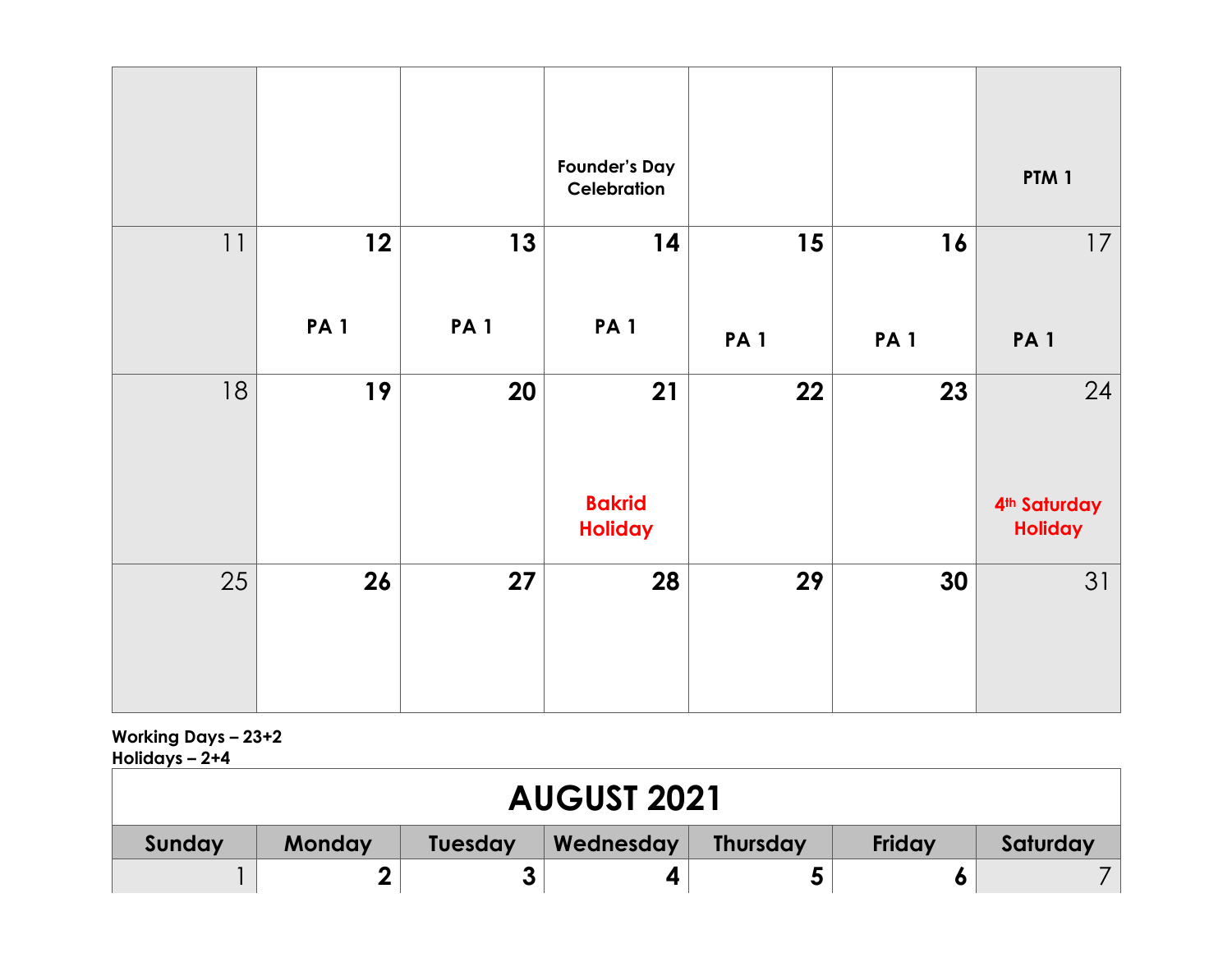|                          | <b>Bonalu</b><br><b>Holiday</b> |            |            |                                  |                         |                                            |
|--------------------------|---------------------------------|------------|------------|----------------------------------|-------------------------|--------------------------------------------|
| 8                        | 9                               | 10         | 11         | 12                               | 13                      | 14                                         |
|                          |                                 |            |            |                                  |                         | PTM <sub>2</sub>                           |
| 15                       | 16                              | $17$       | 18         | 19                               | 20                      | 21                                         |
| Independence<br>Day      |                                 |            |            | <b>Moharam</b><br><b>Holiday</b> |                         |                                            |
| 22                       | 23                              | 24         | 25         | 26                               | 27                      | 28                                         |
|                          |                                 |            |            |                                  |                         |                                            |
| Raksha<br><b>Bandhan</b> | <b>PA2</b>                      | <b>PA2</b> | <b>PA2</b> | <b>PA2</b>                       | <b>PA2</b>              | 4 <sup>th</sup> Saturday<br><b>Holiday</b> |
| 29                       | 30                              | 31         | 1          | $\overline{2}$                   | $\overline{\mathbf{3}}$ | $\overline{4}$                             |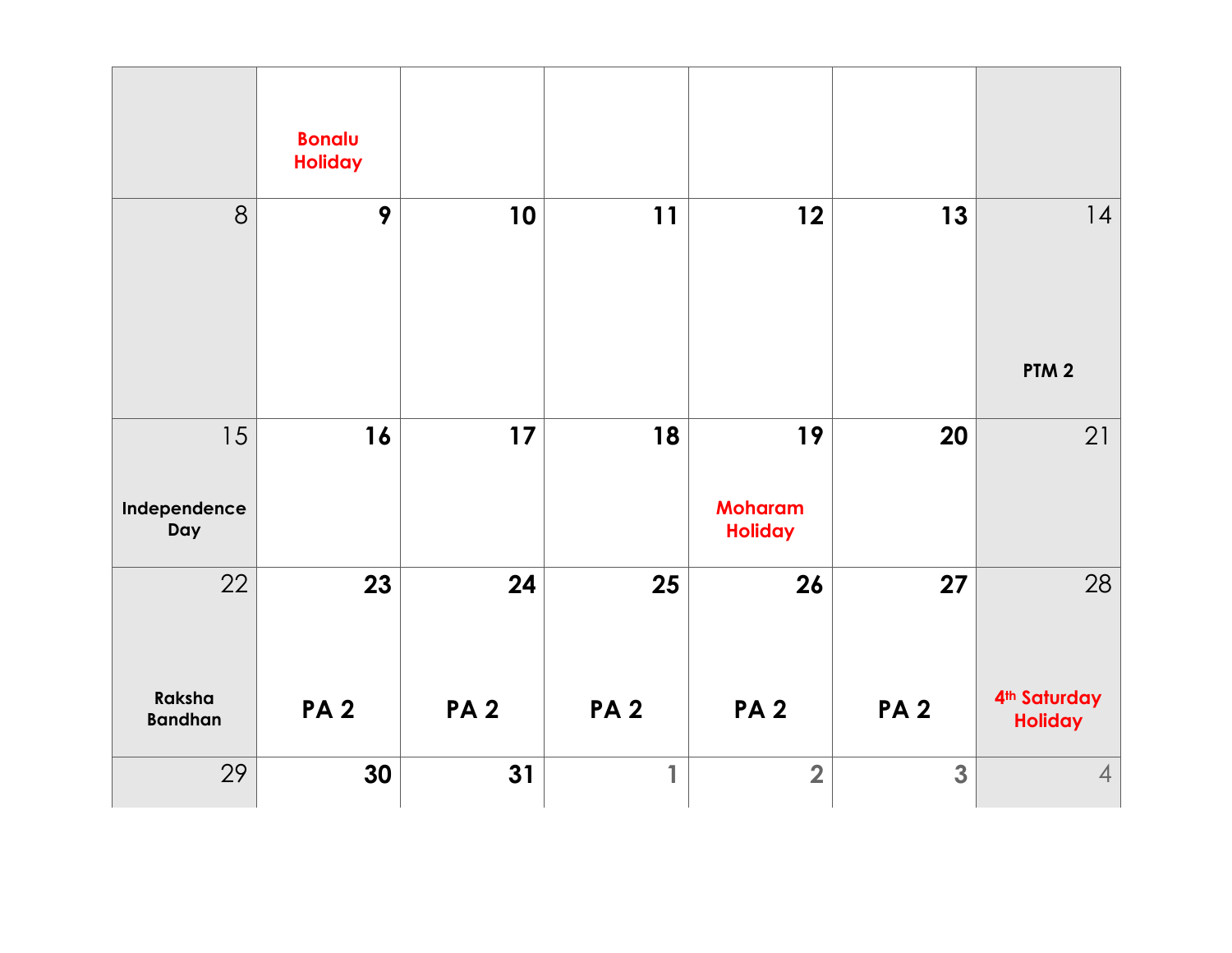| Janmasthami<br><b>PA2</b><br><b>Holiday</b> |  |  |  |
|---------------------------------------------|--|--|--|
|---------------------------------------------|--|--|--|

**Working Days – 21+2 Holidays – 4+4**

| u.u.,<br><b>SEPTEMBER 2021</b> |                                       |                         |           |                 |                                                           |                                                   |  |  |
|--------------------------------|---------------------------------------|-------------------------|-----------|-----------------|-----------------------------------------------------------|---------------------------------------------------|--|--|
| Sunday                         | <b>Monday</b>                         | Tuesday                 | Wednesday | <b>Thursday</b> | Friday                                                    | Saturday                                          |  |  |
| 29                             | 30                                    | 31                      |           | $\overline{2}$  | $\mathbf{3}$                                              | $\overline{4}$                                    |  |  |
| 5                              | $\boldsymbol{6}$                      | $\overline{\mathbf{z}}$ | 8         | 9               | 10<br><b>Ganesh</b><br><b>Chaturthi</b><br><b>Holiday</b> | 11<br>2nd Saturday<br><b>Holiday for students</b> |  |  |
| 12                             | 13<br>Course<br>Completion<br>for TA1 | 14                      | 15        | 16              | 17                                                        | 18                                                |  |  |
| 19                             | 20                                    | 21                      | 22        | 23              | 24                                                        | 25                                                |  |  |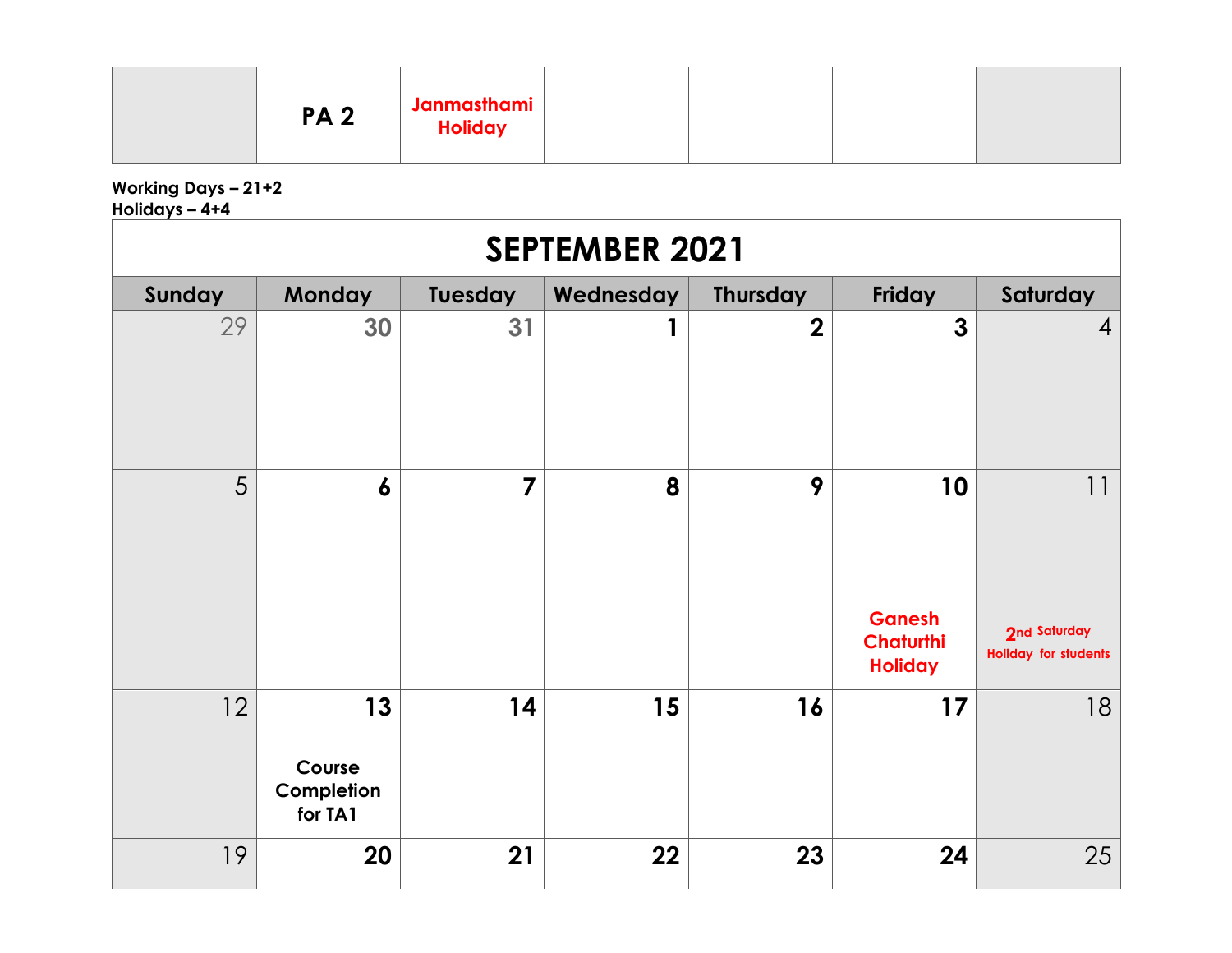|    |                 |    |     |    | 4 <sup>th</sup> Saturday<br>Holiday |
|----|-----------------|----|-----|----|-------------------------------------|
| 26 | 27              | 28 | 29  | 30 | $\bigcap$<br>∠                      |
|    | TA <sub>1</sub> |    | TA1 |    |                                     |

**Working Days – 23**

**Holidays – 3+4**

| .<br><b>OCTOBER 2021</b> |                 |                |                 |                 |                 |                                                       |  |  |
|--------------------------|-----------------|----------------|-----------------|-----------------|-----------------|-------------------------------------------------------|--|--|
| Sunday                   | Monday          | <b>Tuesday</b> | Wednesday       | <b>Thursday</b> | Friday          | Saturday                                              |  |  |
| 26                       | 27              | 28             | 29              | 30              | TA <sub>1</sub> | $\overline{2}$<br>Gandhi<br>Jayanti<br><b>Holiday</b> |  |  |
| 3                        | 4               | 5              | 6               | $\overline{7}$  | 8               | 9                                                     |  |  |
|                          | TA <sub>1</sub> |                | TA <sub>1</sub> |                 | TA <sub>1</sub> | <b>Dussehra</b><br>break                              |  |  |
| 10                       | 11              | $12 \,$        | 13              | 14              | 15              | 16                                                    |  |  |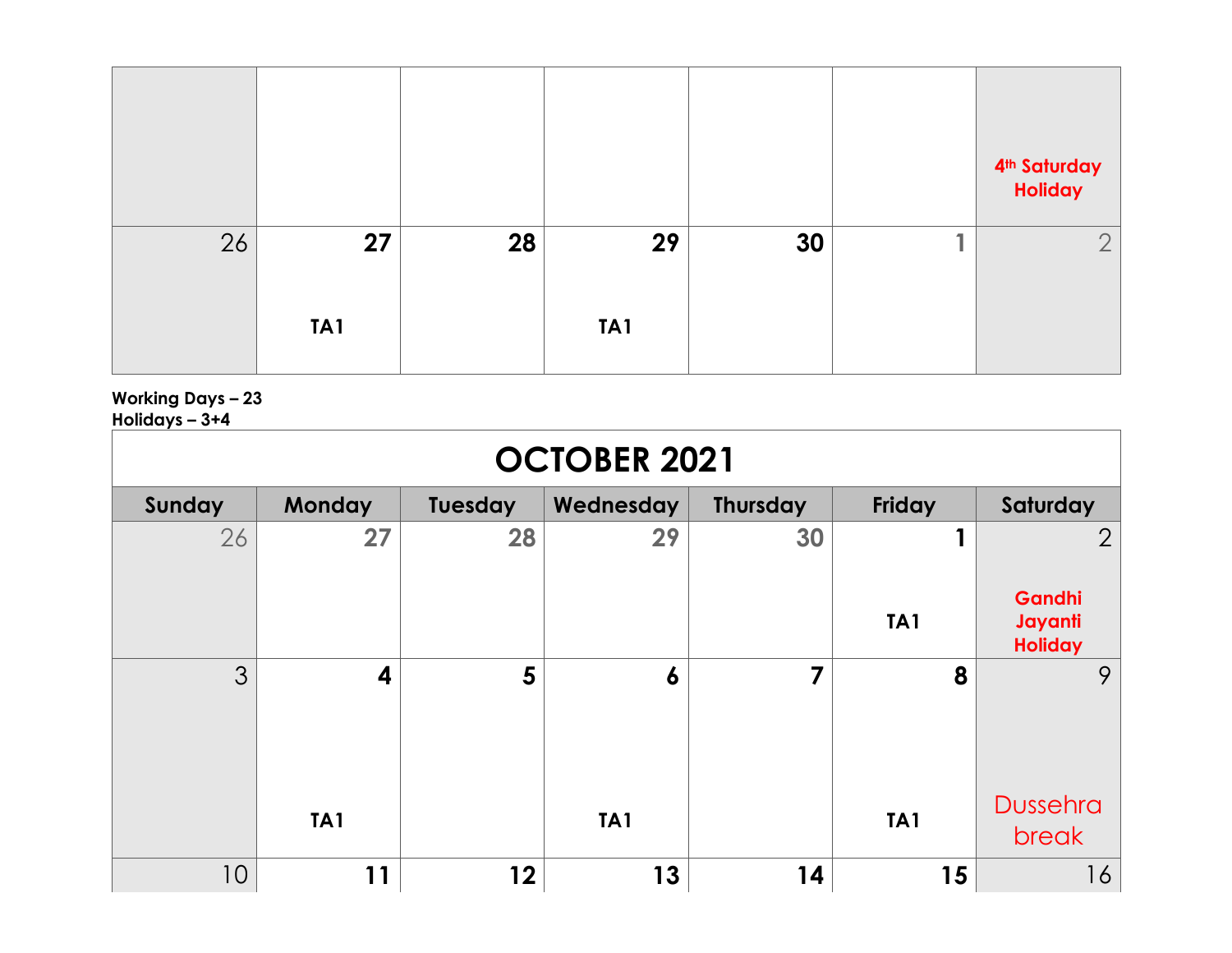|    | <b>Dussehra</b><br>break | <b>Dussehra</b><br>break               | <b>Dussehra</b><br>break | <b>Dussehra</b><br>break | <b>Dussehra</b><br>break | <b>Dussehra</b><br>break |
|----|--------------------------|----------------------------------------|--------------------------|--------------------------|--------------------------|--------------------------|
| 17 | 18                       | 19                                     | 20                       | 21                       | 22                       | 23                       |
|    | School<br>reopens        | <b>Milad Un Nabi</b><br><b>Holiday</b> |                          |                          |                          | Working<br>Saturday      |
| 24 | 25                       | 26                                     | 27                       | 28                       | 29                       | 30<br>PTM <sub>3</sub>   |
| 31 | 1                        | $\overline{2}$                         | 3                        | $\overline{\mathbf{4}}$  | 5                        | 6                        |

## **Working Days – 16+1 Holidays – 9+5**

| <b>NOVEMBER 2021</b> |                                                                                       |  |  |  |  |   |  |  |
|----------------------|---------------------------------------------------------------------------------------|--|--|--|--|---|--|--|
| Sunday               | Friday<br>Wednesday<br>Saturday<br><b>Monday</b><br><b>Thursday</b><br><b>Tuesday</b> |  |  |  |  |   |  |  |
|                      |                                                                                       |  |  |  |  | O |  |  |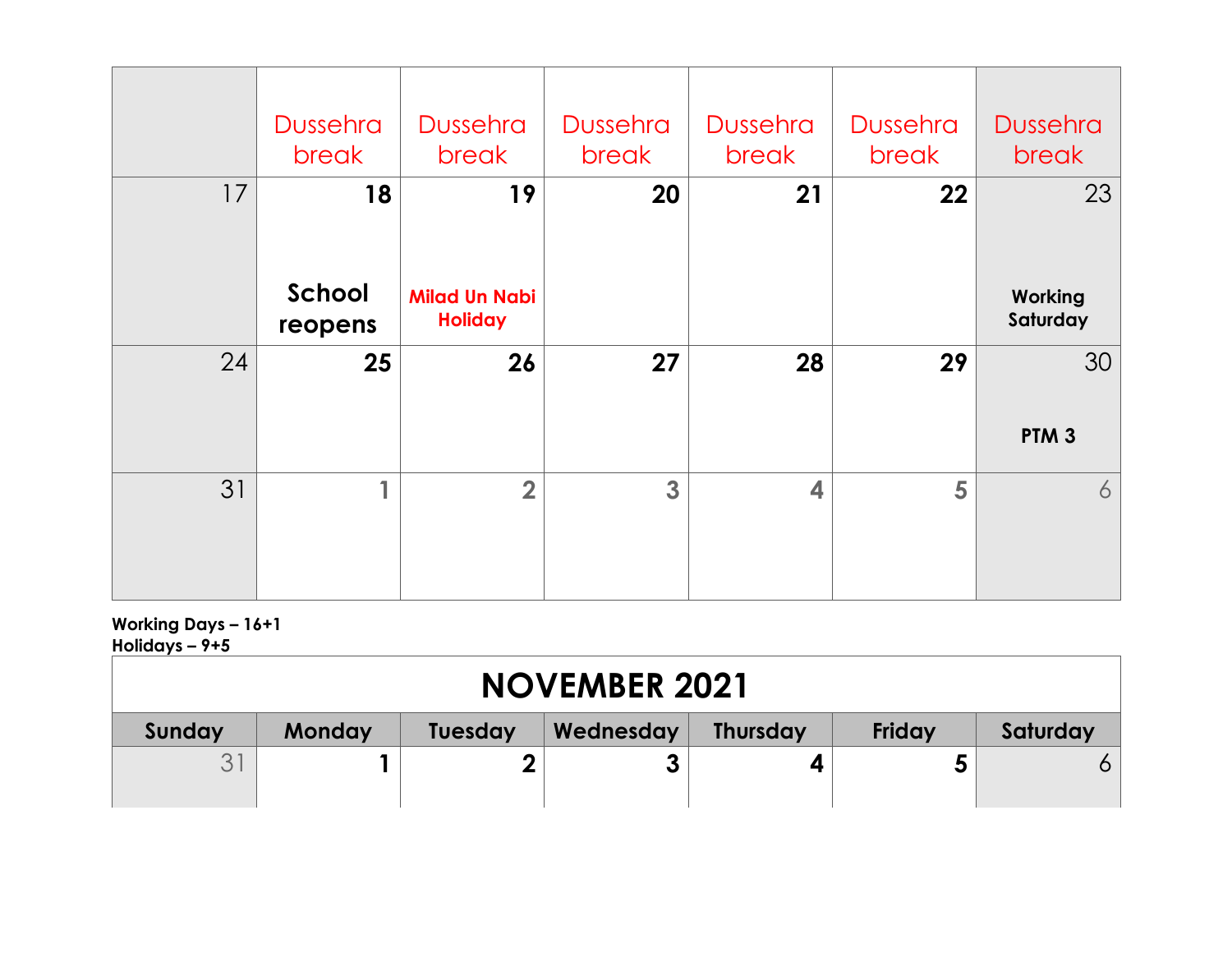|                |                  |                  |                  | <b>Diwali</b>           |                       |                                                  |
|----------------|------------------|------------------|------------------|-------------------------|-----------------------|--------------------------------------------------|
| $\overline{7}$ | 8                | 9                | 10               | 11                      | 12                    | 13<br>Chairman's<br>Championship                 |
| 4              | 15               | 16               | 17               | 18                      | 19                    | 20<br><b>PA3</b>                                 |
| 21             | 22<br><b>PA3</b> | 23<br><b>PA3</b> | 24<br><b>PA3</b> | 25<br><b>PA3</b>        | 26<br>PA <sub>3</sub> | 27<br>4 <sup>th</sup> Saturday<br><b>Holiday</b> |
| 28             | 29               | 30               | 1                | $\overline{\mathbf{2}}$ | 3                     | $\overline{4}$                                   |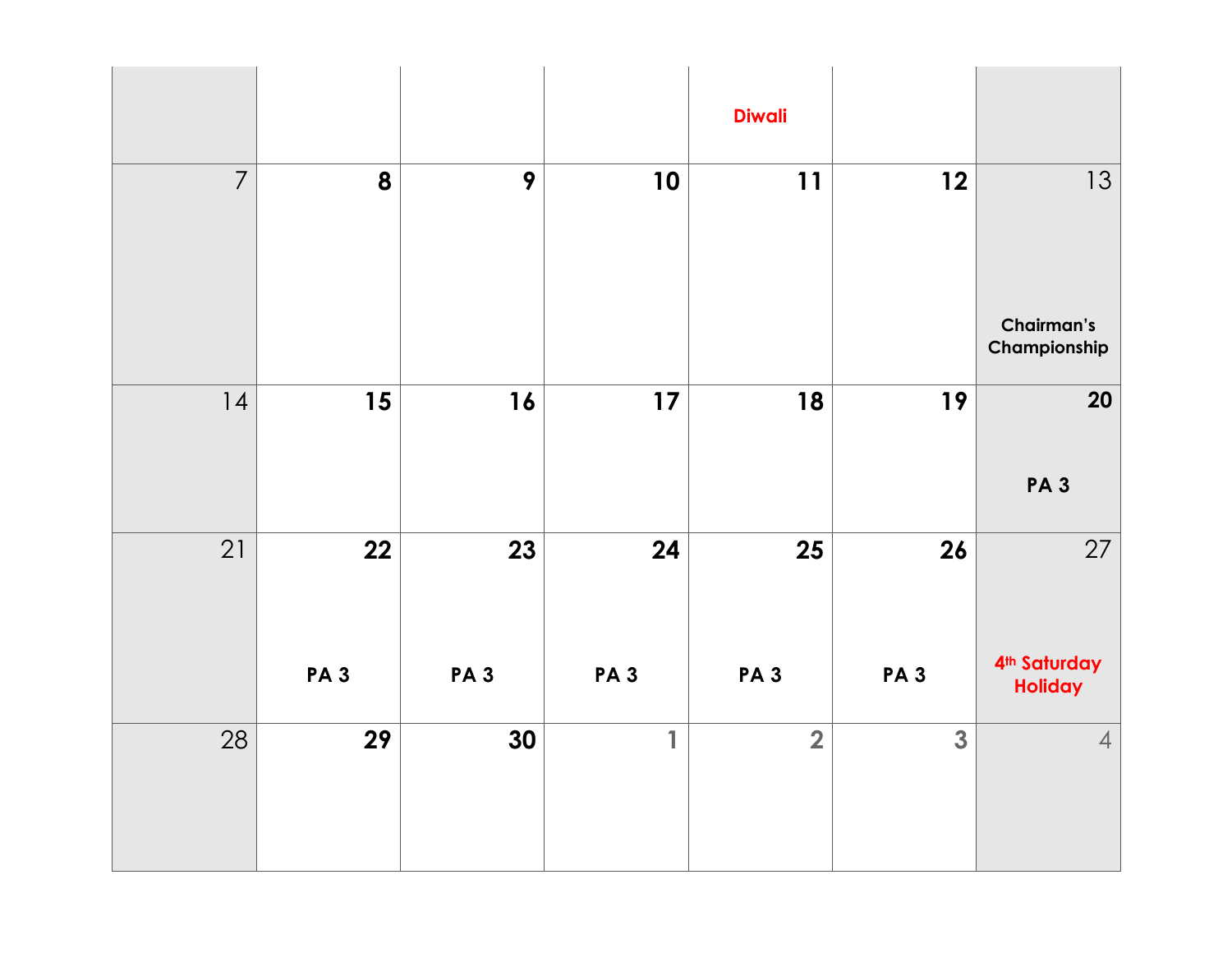## **Working Days – 23+1**

| Holidays - 2+4 |  |
|----------------|--|
|----------------|--|

| <b>DECEMBER 2021</b> |                  |                |                                      |                 |              |                                              |  |  |
|----------------------|------------------|----------------|--------------------------------------|-----------------|--------------|----------------------------------------------|--|--|
| Sunday               | Monday           | Tuesday        | Wednesday                            | <b>Thursday</b> | Friday       | Saturday                                     |  |  |
| 28                   | 29               | 30             |                                      | $\mathbf 2$     | $\mathbf{3}$ | $\overline{4}$                               |  |  |
| 5                    | $\boldsymbol{6}$ | $\overline{7}$ | 8                                    | 9               | 10           | <b>KP Annual Day</b><br>11<br>AnnuallAn<br>n |  |  |
| 12                   | 13               | 14             | 15<br>Course<br>Completion<br>IX & X | 16              | 17           | <b>KP Annual Day</b><br>18                   |  |  |
| 19                   | 20               | 21             | 22                                   | 23              | 24           | 25                                           |  |  |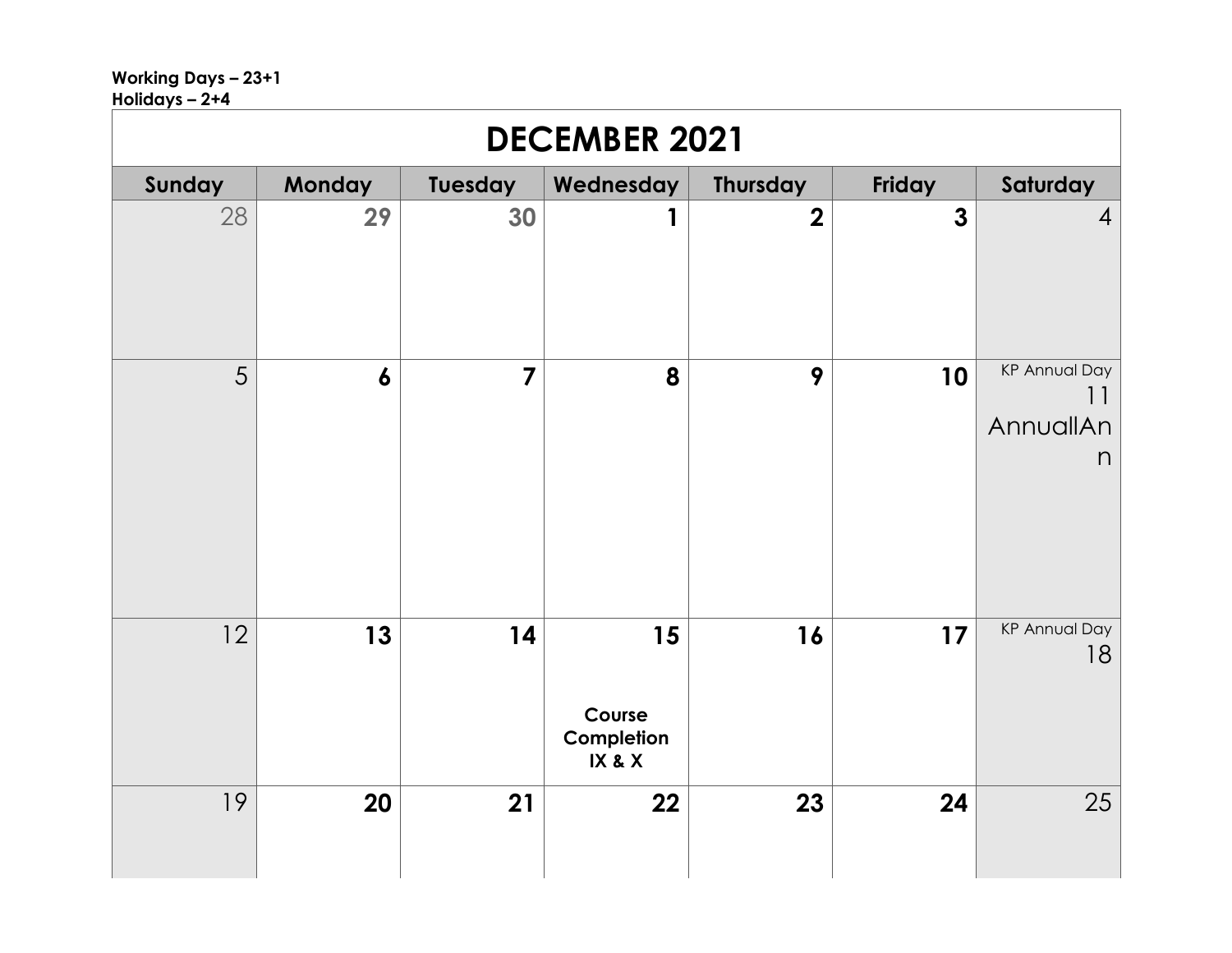|    |    |    |    |    |    | <b>Christmas</b><br>Holiday |
|----|----|----|----|----|----|-----------------------------|
| 26 | 27 | 28 | 29 | 30 | 31 |                             |
|    |    |    |    |    |    |                             |
|    |    |    |    |    |    |                             |
|    |    |    |    |    |    |                             |

**Working Days – 25 Holidays – 2+4**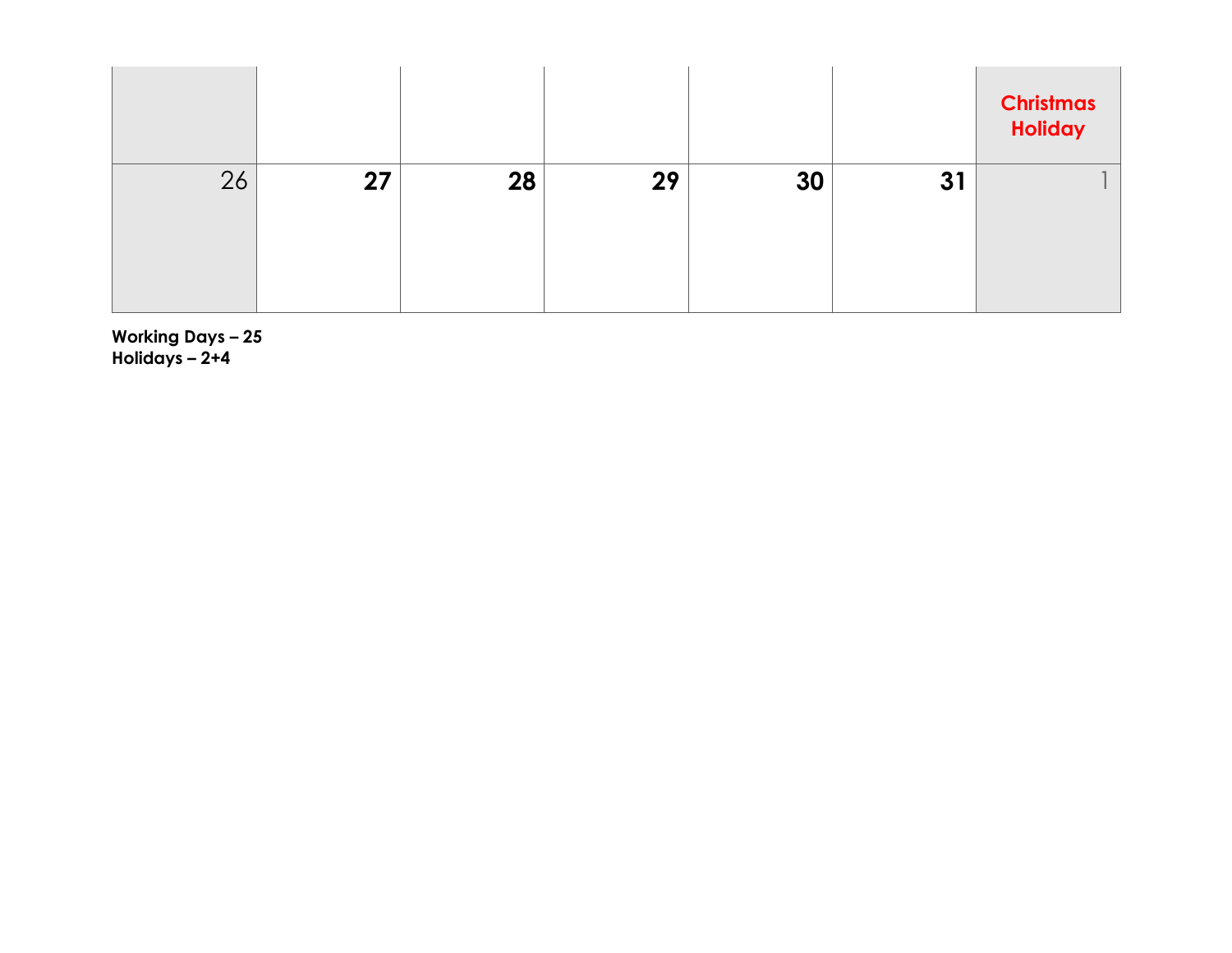| <b>JANUARY 2022</b> |                                               |                         |                                |                    |                              |                                   |  |  |
|---------------------|-----------------------------------------------|-------------------------|--------------------------------|--------------------|------------------------------|-----------------------------------|--|--|
| Sunday              | <b>Monday</b>                                 | Tuesday                 | Wednesday                      | <b>Thursday</b>    | <b>Friday</b>                | Saturday                          |  |  |
| 26                  | 27                                            | 28                      | 29                             | 30                 | 31                           |                                   |  |  |
|                     |                                               |                         |                                |                    |                              | <b>New Year</b><br><b>Holiday</b> |  |  |
| $\overline{2}$      | $\overline{3}$                                | $\overline{\mathbf{4}}$ | 5                              | $\boldsymbol{6}$   | $\overline{7}$               | 8                                 |  |  |
|                     | School<br>Reopens/ PA4 I-<br>VIII/ PB1 IX-XII | PA4 I- VIII             | PA4 I- VIII/ PB1<br>$IX - XII$ | PA4 I- VIII        | PA4 I- VIII/ PB1<br>$IX-XII$ | PA4 I- VIII                       |  |  |
| 9                   | 10                                            | 11                      | 12                             | 13                 | 14                           | 15                                |  |  |
|                     | <b>PB1-IX-XII</b>                             |                         | PB1-IX-XII                     | Pongal<br>holidays | Pongal<br>holidays           | Pongal<br>holidays                |  |  |
| 16                  | 17                                            | 18                      | 19                             | 20                 | 21                           | 22                                |  |  |
|                     |                                               |                         | PB2-IX-XII                     |                    | <b>PB2-IX-XII</b>            | 4th Saturday<br><b>Holiday</b>    |  |  |
| 23                  | 24                                            | 25                      | 26                             | 27                 | 28                           | 29                                |  |  |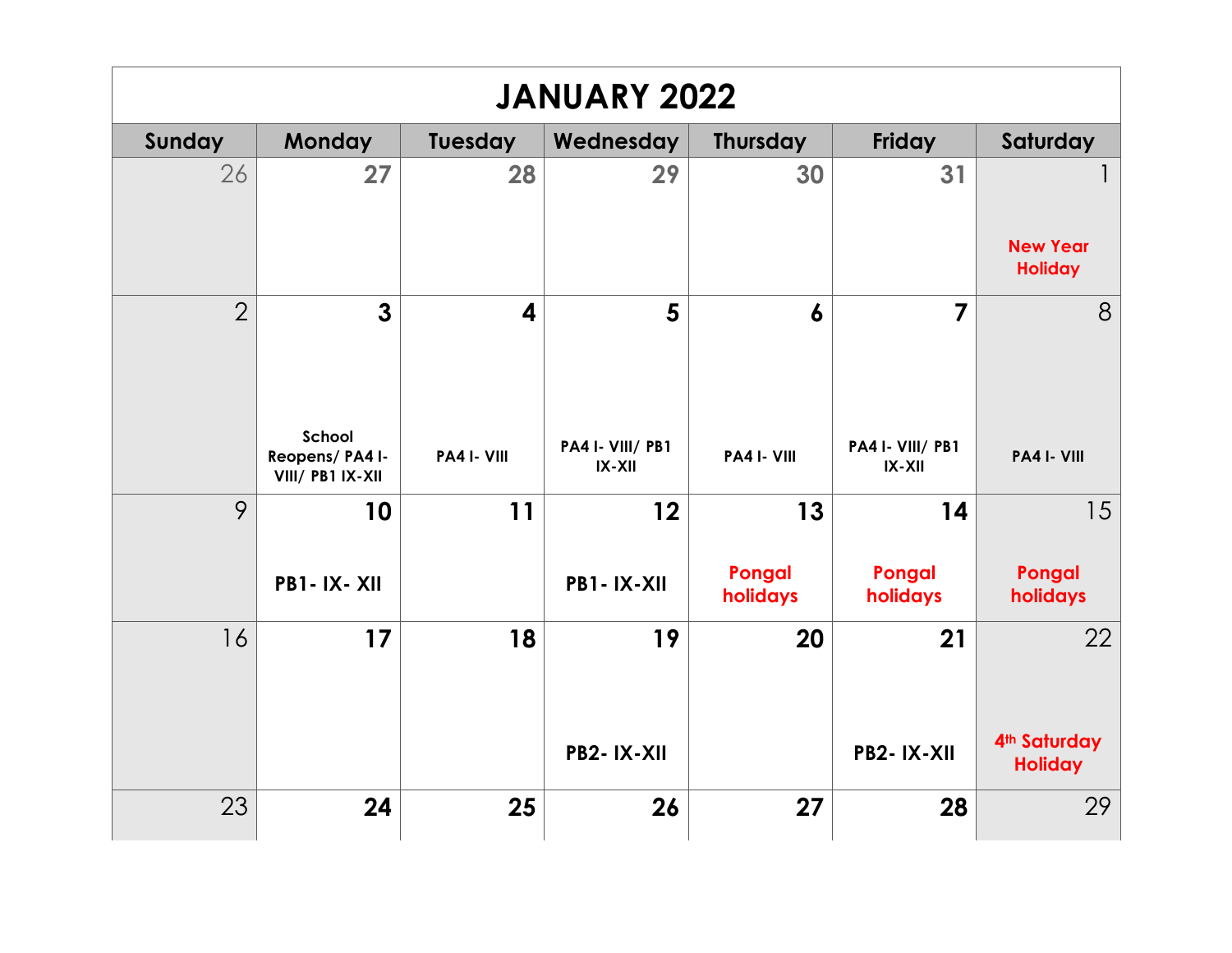|    | PB2-IX-XII                  | Republic<br>Day<br><b>Celebration</b> | PB2-IX-XII | PTM <sub>4</sub> |
|----|-----------------------------|---------------------------------------|------------|------------------|
| 30 | 31                          |                                       | 3          | ◡                |
|    | <b>PB2-IX-</b><br>XIIIX-XII |                                       |            |                  |

**Working Days – 19+2 Holidays – 5+5**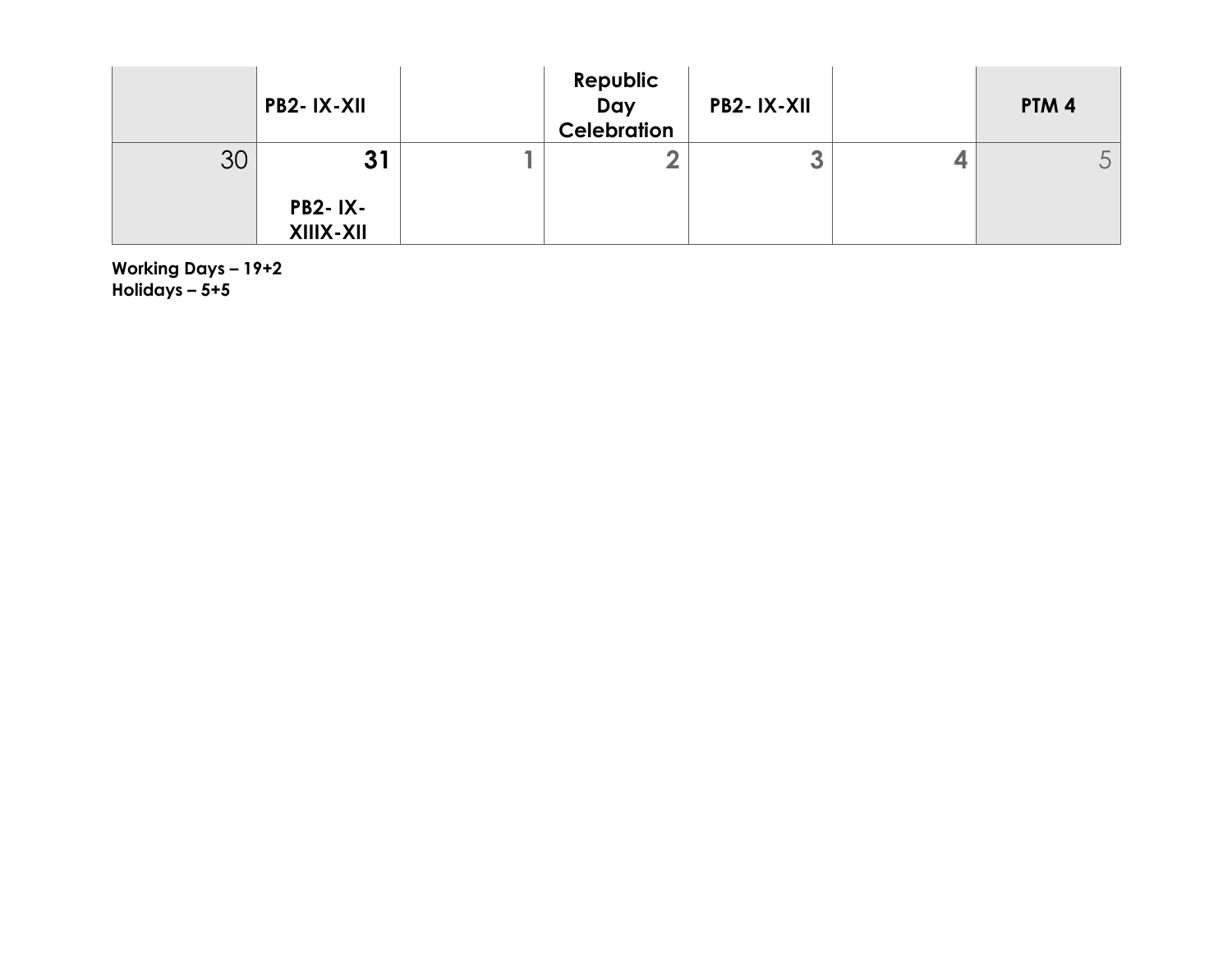| <b>FEBRUARY 2022</b> |                                            |         |                                            |                 |                                      |                                                     |  |  |
|----------------------|--------------------------------------------|---------|--------------------------------------------|-----------------|--------------------------------------|-----------------------------------------------------|--|--|
| Sunday               | <b>Monday</b>                              | Tuesday | Wednesday                                  | <b>Thursday</b> | <b>Friday</b>                        | Saturday                                            |  |  |
| 30                   | 31                                         | 1       | $\overline{2}$                             | $\mathbf{3}$    | 4                                    | 5                                                   |  |  |
| $\overline{6}$       | $\overline{7}$                             | 8       | 9                                          | 10              | 11                                   | 12                                                  |  |  |
|                      | <b>PB 3-IX - XII</b><br>/ TA2 (VIII)       |         | <b>PB 3-IX - XII</b><br>/ TA2 (VIII)       |                 | <b>PB 3-IX - XII</b><br>/ TA2 (VIII) | 2 <sup>nd</sup> Saturday<br>holiday for<br>students |  |  |
| 13                   | 14<br><b>PB 3-IX - XII</b><br>/ TA2 (VIII) | 15      | 16<br><b>PB 3-IX - XII</b><br>/ TA2 (VIII) | 17              | 18<br>TA2 (VIII)                     | 19                                                  |  |  |
| 20                   | 21                                         | 22      | 23                                         | 24              | 25                                   | 26<br>4 <sup>th</sup> Saturday<br><b>Holiday</b>    |  |  |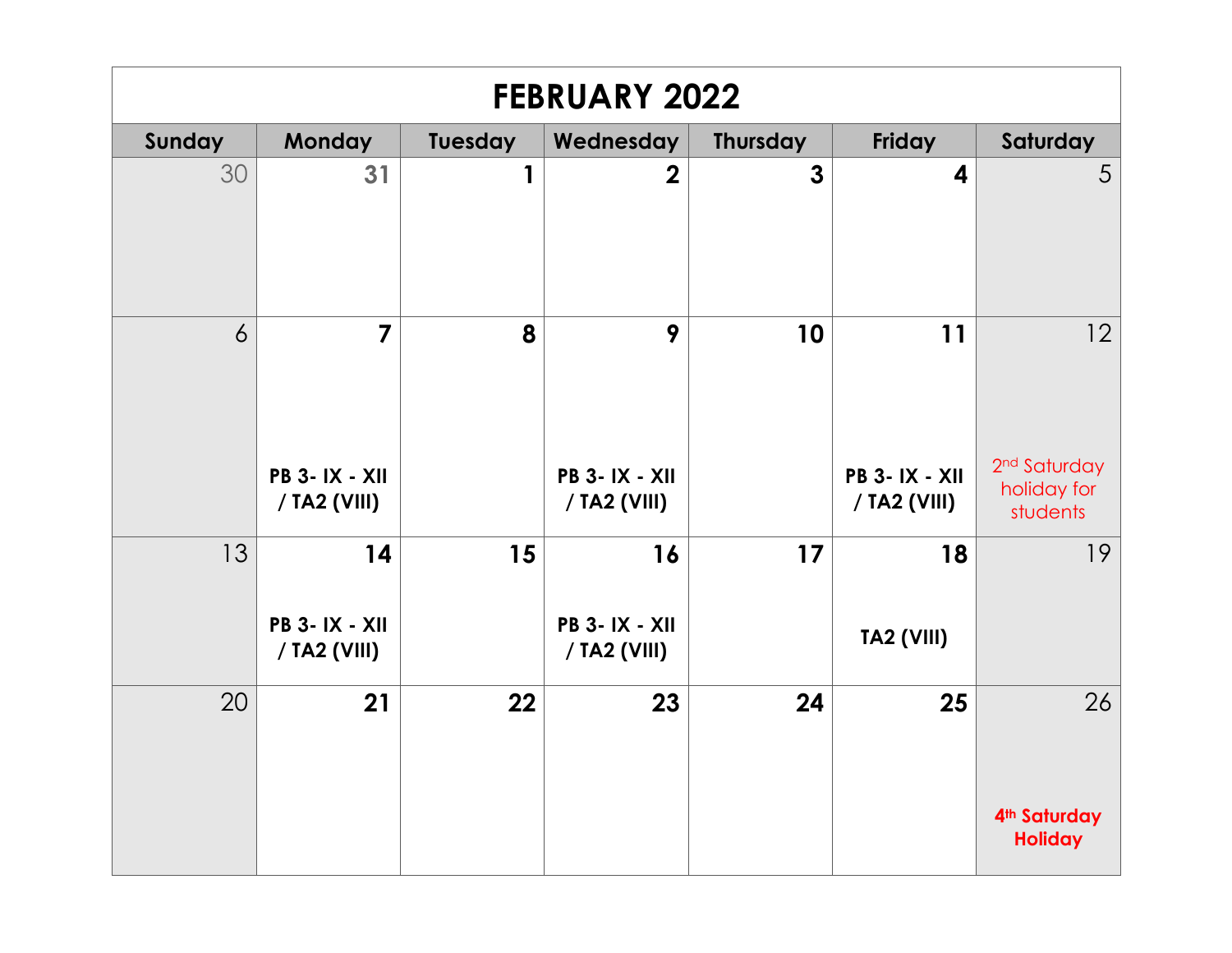| ററ<br>ZС |  |  |  |
|----------|--|--|--|
|          |  |  |  |
|          |  |  |  |
|          |  |  |  |

**Working Days – 22**

**Holidays – 2+4**

| <b>MARCH 2022</b> |                   |                                         |                                |                 |                  |                                 |  |  |  |  |
|-------------------|-------------------|-----------------------------------------|--------------------------------|-----------------|------------------|---------------------------------|--|--|--|--|
| Sunday            | <b>Monday</b>     | Tuesday                                 | Wednesday                      | <b>Thursday</b> | Friday           | Saturday                        |  |  |  |  |
| 27                | 28                |                                         | $\overline{2}$                 | $\mathbf{3}$    | $\boldsymbol{4}$ | 5                               |  |  |  |  |
|                   |                   | <b>Maha Shivratri</b><br><b>Holiday</b> | <b>New Session</b><br>(IX & X) |                 |                  |                                 |  |  |  |  |
| $\overline{6}$    | $\overline{7}$    | 8                                       | 9                              | 10              | 11               | 12                              |  |  |  |  |
|                   |                   | <b>TA 2(I to VII)</b>                   |                                | TA 2(I to VII)  |                  | TA 2(I to VII)                  |  |  |  |  |
| 13                | 14                | 15                                      | 16                             | 17              | 18               | 19                              |  |  |  |  |
|                   | TA $2($ I to VII) |                                         | $TA$ 2(I to VII)               | TA 2(I to VII)  | <b>Holi</b>      | <b>Academic</b><br><b>Break</b> |  |  |  |  |